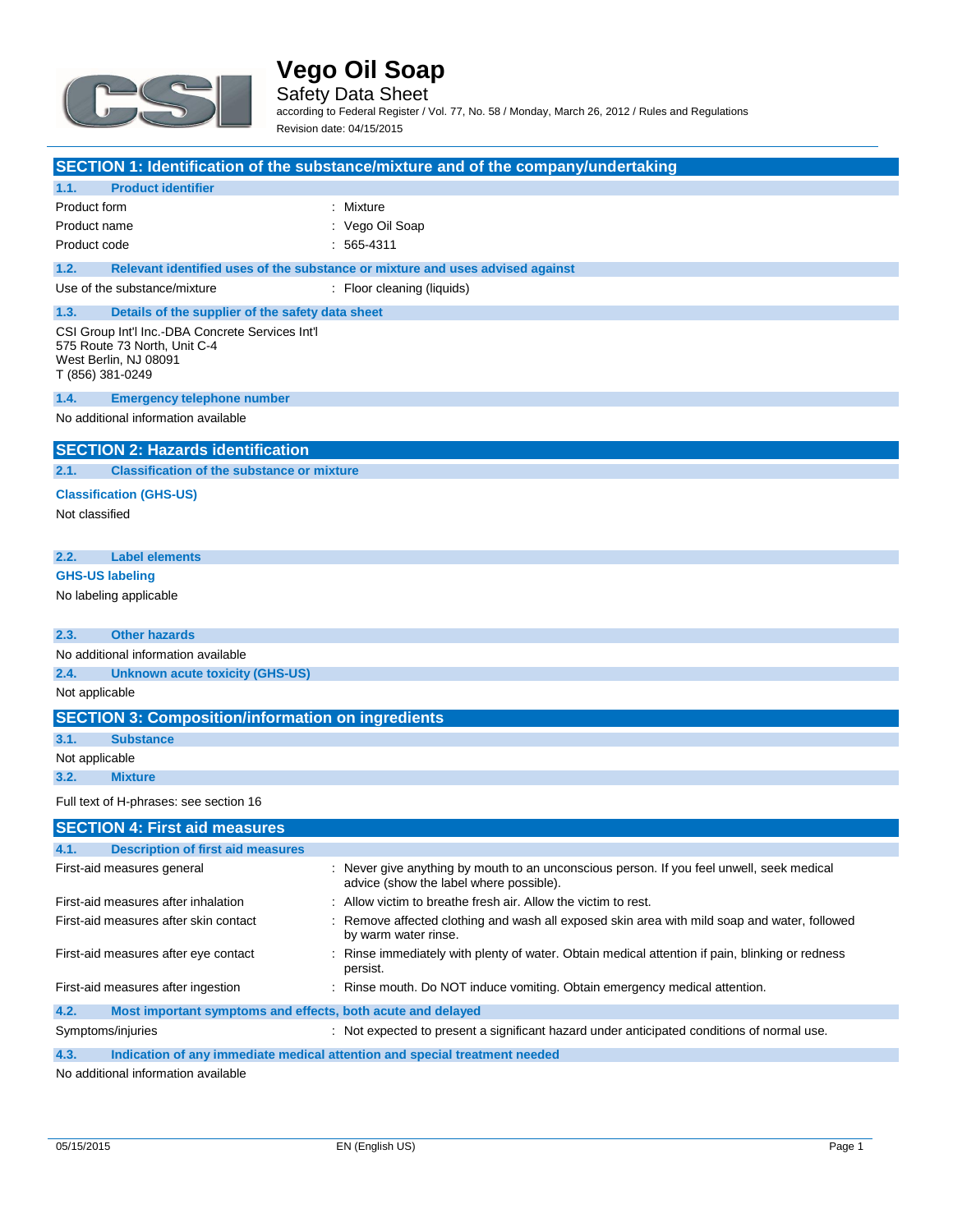### Safety Data Sheet

according to Federal Register / Vol. 77, No. 58 / Monday, March 26, 2012 / Rules and Regulations

| <b>SECTION 5: Firefighting measures</b>                                                                 |                                                                                                                                                                                                              |  |
|---------------------------------------------------------------------------------------------------------|--------------------------------------------------------------------------------------------------------------------------------------------------------------------------------------------------------------|--|
| <b>Extinguishing media</b><br>5.1.                                                                      |                                                                                                                                                                                                              |  |
| Suitable extinguishing media                                                                            | : Foam. Dry powder. Carbon dioxide. Water spray. Sand.                                                                                                                                                       |  |
| Unsuitable extinguishing media                                                                          | : Do not use a heavy water stream.                                                                                                                                                                           |  |
| 5.2.<br>Special hazards arising from the substance or mixture                                           |                                                                                                                                                                                                              |  |
| No additional information available                                                                     |                                                                                                                                                                                                              |  |
| 5.3.<br><b>Advice for firefighters</b>                                                                  |                                                                                                                                                                                                              |  |
| Firefighting instructions                                                                               | : Use water spray or fog for cooling exposed containers. Exercise caution when fighting any<br>chemical fire. Prevent fire-fighting water from entering environment.                                         |  |
| Protection during firefighting                                                                          | : Do not enter fire area without proper protective equipment, including respiratory protection.                                                                                                              |  |
| <b>SECTION 6: Accidental release measures</b>                                                           |                                                                                                                                                                                                              |  |
| Personal precautions, protective equipment and emergency procedures<br>6.1.                             |                                                                                                                                                                                                              |  |
| 6.1.1.<br>For non-emergency personnel                                                                   |                                                                                                                                                                                                              |  |
| <b>Emergency procedures</b>                                                                             | : Evacuate unnecessary personnel.                                                                                                                                                                            |  |
| 6.1.2.<br>For emergency responders                                                                      |                                                                                                                                                                                                              |  |
| Protective equipment                                                                                    | : Equip cleanup crew with proper protection.                                                                                                                                                                 |  |
| <b>Emergency procedures</b>                                                                             | : Ventilate area.                                                                                                                                                                                            |  |
| 6.2.<br><b>Environmental precautions</b>                                                                |                                                                                                                                                                                                              |  |
| Prevent entry to sewers and public waters. Notify authorities if liquid enters sewers or public waters. |                                                                                                                                                                                                              |  |
| Methods and material for containment and cleaning up<br>6.3.                                            |                                                                                                                                                                                                              |  |
| Methods for cleaning up                                                                                 | : Soak up spills with inert solids, such as clay or diatomaceous earth as soon as possible. Collect<br>spillage. Store away from other materials.                                                            |  |
| <b>Reference to other sections</b><br>6.4.                                                              |                                                                                                                                                                                                              |  |
| See Heading 8. Exposure controls and personal protection.                                               |                                                                                                                                                                                                              |  |
| <b>SECTION 7: Handling and storage</b>                                                                  |                                                                                                                                                                                                              |  |
| <b>Precautions for safe handling</b><br>7.1.                                                            |                                                                                                                                                                                                              |  |
| Precautions for safe handling                                                                           | Wash hands and other exposed areas with mild soap and water before eating, drinking or<br>smoking and when leaving work. Provide good ventilation in process area to prevent formation<br>of vapor.          |  |
| 7.2.<br>Conditions for safe storage, including any incompatibilities                                    |                                                                                                                                                                                                              |  |
| Storage conditions                                                                                      | : Keep only in the original container in a cool, well ventilated place away from heat, hot surfaces,<br>sparks, open flame and other ignition sources. No smoking. Keep container closed when not in<br>use. |  |
| Incompatible products                                                                                   | Strong bases. Strong acids.                                                                                                                                                                                  |  |
| Incompatible materials                                                                                  | Sources of ignition. Direct sunlight.                                                                                                                                                                        |  |
| 7.3.<br>Specific end use(s)                                                                             |                                                                                                                                                                                                              |  |
| No additional information available                                                                     |                                                                                                                                                                                                              |  |
| <b>SECTION 8: Exposure controls/personal protection</b>                                                 |                                                                                                                                                                                                              |  |
| 8.1.<br><b>Control parameters</b>                                                                       |                                                                                                                                                                                                              |  |

| $\mathbf{v}$ . I.<br><b>UUITUU PALAHIGIGI S</b> |                |  |
|-------------------------------------------------|----------------|--|
| Vego Oil Soap                                   |                |  |
| ACGIH                                           | Not applicable |  |
| <b>OSHA</b>                                     | Not applicable |  |

| 8.2.                          | <b>Exposure controls</b> |                                                                            |     |
|-------------------------------|--------------------------|----------------------------------------------------------------------------|-----|
| Personal protective equipment |                          | : Avoid all unnecessary exposure.                                          |     |
|                               | Hand protection          | : Wear protective gloves/eye protection/face protection protective gloves. |     |
| Eye protection                |                          | : Chemical goggles or safety glasses.                                      |     |
|                               | Respiratory protection   | : Wear appropriate mask.                                                   |     |
|                               | Other information        | : Do not eat, drink or smoke during use.                                   |     |
| 05/15/2015                    |                          | EN (English US)                                                            | 2/5 |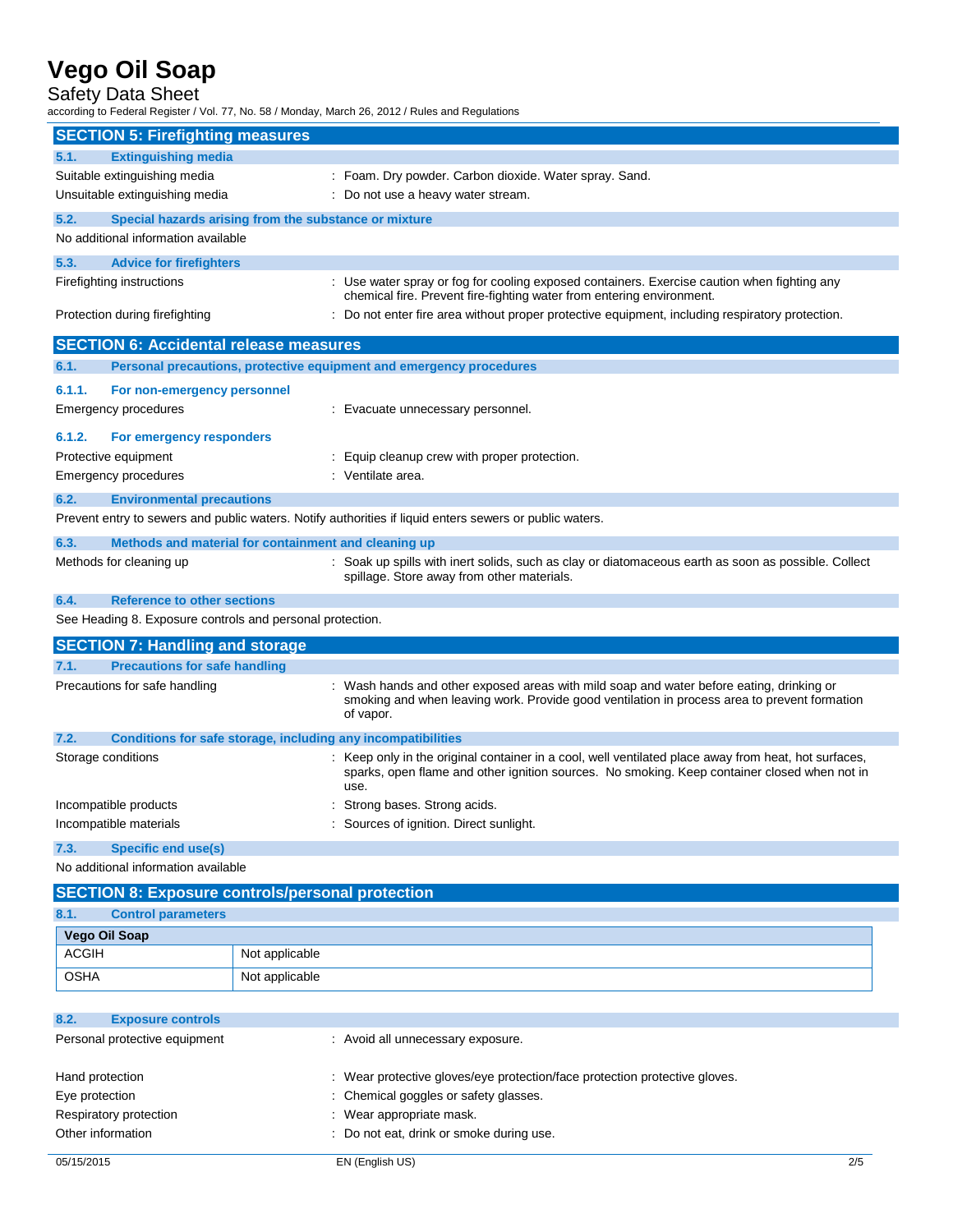Safety Data Sheet

according to Federal Register / Vol. 77, No. 58 / Monday, March 26, 2012 / Rules and Regulations

| <b>SECTION 9: Physical and chemical properties</b>            |                                                                                                                                                          |  |  |
|---------------------------------------------------------------|----------------------------------------------------------------------------------------------------------------------------------------------------------|--|--|
| Information on basic physical and chemical properties<br>9.1. |                                                                                                                                                          |  |  |
| Physical state                                                | : Liquid                                                                                                                                                 |  |  |
| Color                                                         | : amber                                                                                                                                                  |  |  |
| Odor                                                          | : Sassafras                                                                                                                                              |  |  |
| Odor threshold                                                | No data available                                                                                                                                        |  |  |
| pH                                                            | $: 8.5 - 9.5$                                                                                                                                            |  |  |
| Melting point                                                 | : No data available                                                                                                                                      |  |  |
| Freezing point                                                | No data available                                                                                                                                        |  |  |
| Boiling point                                                 | 212 - 220 °F                                                                                                                                             |  |  |
| Flash point                                                   | : $\geq 200$ °F                                                                                                                                          |  |  |
| Relative evaporation rate (butyl acetate=1)                   | : No data available                                                                                                                                      |  |  |
| Flammability (solid, gas)                                     | : No data available                                                                                                                                      |  |  |
| <b>Explosion limits</b>                                       | No data available                                                                                                                                        |  |  |
| Explosive properties                                          | No data available                                                                                                                                        |  |  |
| Oxidizing properties                                          | : No data available                                                                                                                                      |  |  |
| Vapor pressure                                                | No data available                                                                                                                                        |  |  |
| Relative density                                              | 1.0156                                                                                                                                                   |  |  |
| Relative vapor density at 20 °C                               | Same as water                                                                                                                                            |  |  |
| Solubility                                                    | Soluble in water.<br>Water: Solubility in water of component(s) of the mixture :<br>• : 22 g/100ml • : • : • : 103 g/100ml • : 42 g/100ml • : 66 g/100ml |  |  |
| Log Pow                                                       | No data available                                                                                                                                        |  |  |
| Log Kow                                                       | No data available                                                                                                                                        |  |  |
| Auto-ignition temperature                                     | No data available                                                                                                                                        |  |  |
| Decomposition temperature                                     | No data available                                                                                                                                        |  |  |
| Viscosity                                                     | : No data available                                                                                                                                      |  |  |
| Viscosity, kinematic                                          | No data available                                                                                                                                        |  |  |
| Viscosity, dynamic                                            | : No data available                                                                                                                                      |  |  |
| <b>Other information</b><br>9.2.                              |                                                                                                                                                          |  |  |
| No additional information available                           |                                                                                                                                                          |  |  |
| <b>SECTION 10: Stability and reactivity</b>                   |                                                                                                                                                          |  |  |
| 10.1.<br><b>Reactivity</b>                                    |                                                                                                                                                          |  |  |
| No additional information available                           |                                                                                                                                                          |  |  |

|                                                      | <u>ino additional information available</u>  |                  |  |     |
|------------------------------------------------------|----------------------------------------------|------------------|--|-----|
| 10.2.                                                | <b>Chemical stability</b>                    |                  |  |     |
| Stable under normal conditions. Not established.     |                                              |                  |  |     |
| 10.3.                                                | <b>Possibility of hazardous reactions</b>    |                  |  |     |
|                                                      | Not established.                             |                  |  |     |
| 10.4.                                                | <b>Conditions to avoid</b>                   |                  |  |     |
| Direct sunlight. Extremely high or low temperatures. |                                              |                  |  |     |
| 10.5.                                                | <b>Incompatible materials</b>                |                  |  |     |
|                                                      | Strong acids. Strong bases.                  |                  |  |     |
| 10.6.                                                | <b>Hazardous decomposition products</b>      |                  |  |     |
| Fume, Carbon monoxide, Carbon dioxide,               |                                              |                  |  |     |
|                                                      | <b>SECTION 11: Toxicological information</b> |                  |  |     |
| 11.1.<br><b>Information on toxicological effects</b> |                                              |                  |  |     |
|                                                      |                                              |                  |  |     |
| Acute toxicity                                       |                                              | : Not classified |  |     |
|                                                      | Skin corrosion/irritation                    | : Not classified |  |     |
|                                                      |                                              | pH: 8.5 - 9.5    |  |     |
| 05/15/2015                                           |                                              | EN (English US)  |  | 3/5 |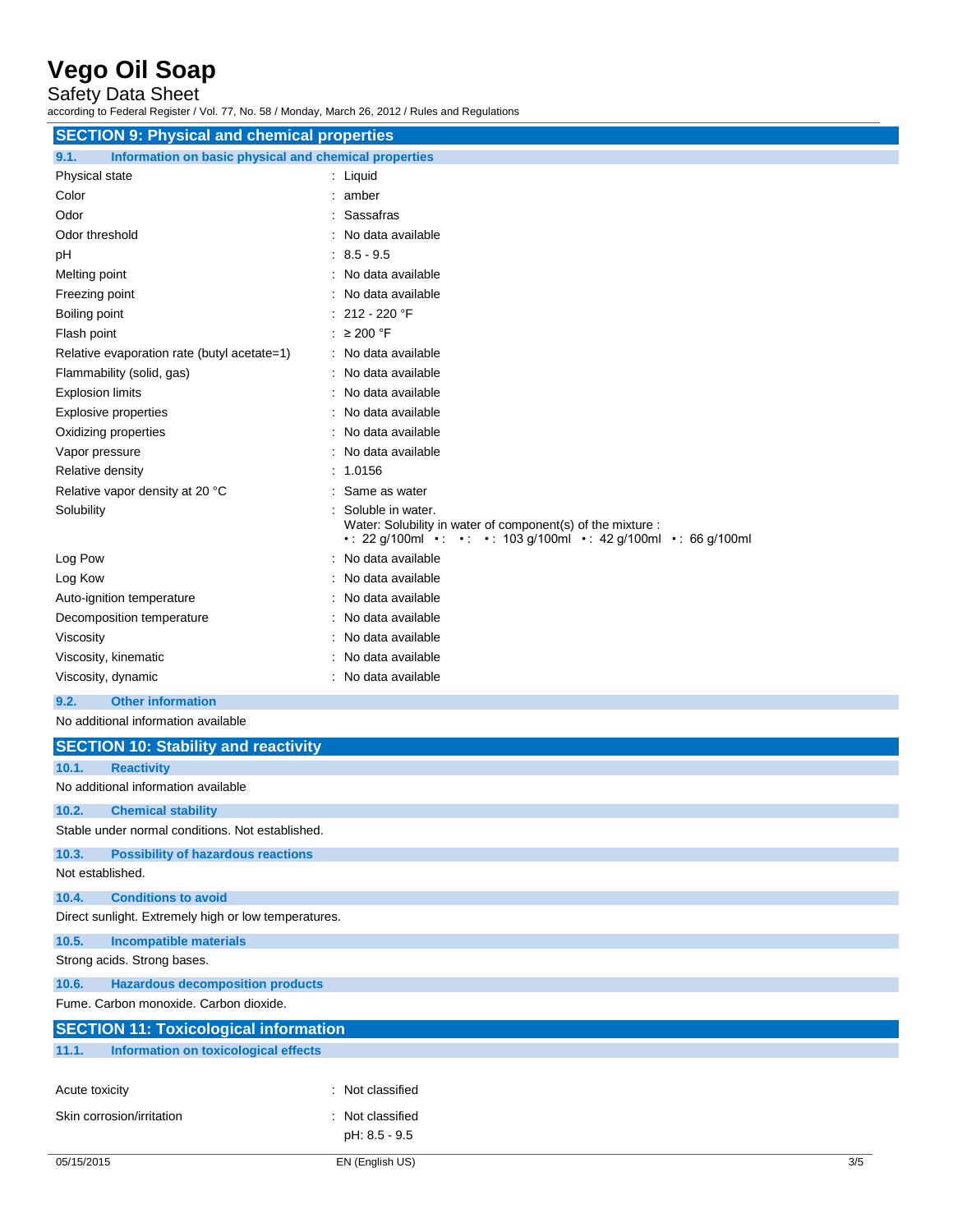Safety Data Sheet

according to Federal Register / Vol. 77, No. 58 / Monday, March 26, 2012 / Rules and Regulations

| Serious eye damage/irritation                          | : Not classified                                                    |
|--------------------------------------------------------|---------------------------------------------------------------------|
|                                                        | pH: 8.5 - 9.5                                                       |
| Respiratory or skin sensitization                      | : Not classified                                                    |
| Germ cell mutagenicity                                 | : Not classified                                                    |
| Carcinogenicity                                        | : Not classified                                                    |
| Reproductive toxicity                                  | : Not classified                                                    |
| Specific target organ toxicity (single exposure)       | : Not classified                                                    |
| Specific target organ toxicity (repeated<br>exposure)  | : Not classified                                                    |
| Aspiration hazard                                      | Not classified                                                      |
| Potential Adverse human health effects and<br>symptoms | : Based on available data, the classification criteria are not met. |
| <b>SECTION 12: Ecological information</b>              |                                                                     |

| <b>Toxicity</b><br>12.1.                      |                                                      |
|-----------------------------------------------|------------------------------------------------------|
| No additional information available           |                                                      |
| <b>Persistence and degradability</b><br>12.2. |                                                      |
| Vego Oil Soap                                 |                                                      |
| Persistence and degradability                 | Not established.                                     |
| <b>Bioaccumulative potential</b><br>12.3.     |                                                      |
| Vego Oil Soap                                 |                                                      |
| Bioaccumulative potential                     | Not established.                                     |
| 12.4.<br><b>Mobility in soil</b>              |                                                      |
| No additional information available           |                                                      |
| <b>Other adverse effects</b><br>12.5.         |                                                      |
| Effect on the global warming                  | : No known ecological damage caused by this product. |
| Other information                             | : Avoid release to the environment.                  |
| <b>CECTION 12: Disposal considerations</b>    |                                                      |

| <b>SECTION 13: Disposal considerations</b>                  |                                                                                                                  |  |  |
|-------------------------------------------------------------|------------------------------------------------------------------------------------------------------------------|--|--|
| 13.1.<br>Waste treatment methods                            |                                                                                                                  |  |  |
| Waste disposal recommendations<br>Ecology - waste materials | : Dispose in a safe manner in accordance with local/national regulations.<br>: Avoid release to the environment. |  |  |
| <b>SECTION 14: Transport information</b>                    |                                                                                                                  |  |  |

| <b>Department of Transportation (DOT)</b> |                                         |
|-------------------------------------------|-----------------------------------------|
| In accordance with DOT                    |                                         |
| Not regulated for transport               |                                         |
| <b>Additional information</b>             |                                         |
| Other information                         | No supplementary information available. |

### **ADR**

No additional information available

#### **Transport by sea** No additional information available

**Air transport**

No additional information available

| <b>SECTION 15: Regulatory information</b> |  |  |
|-------------------------------------------|--|--|
| 15.1. US Federal regulations              |  |  |
| No additional information available       |  |  |